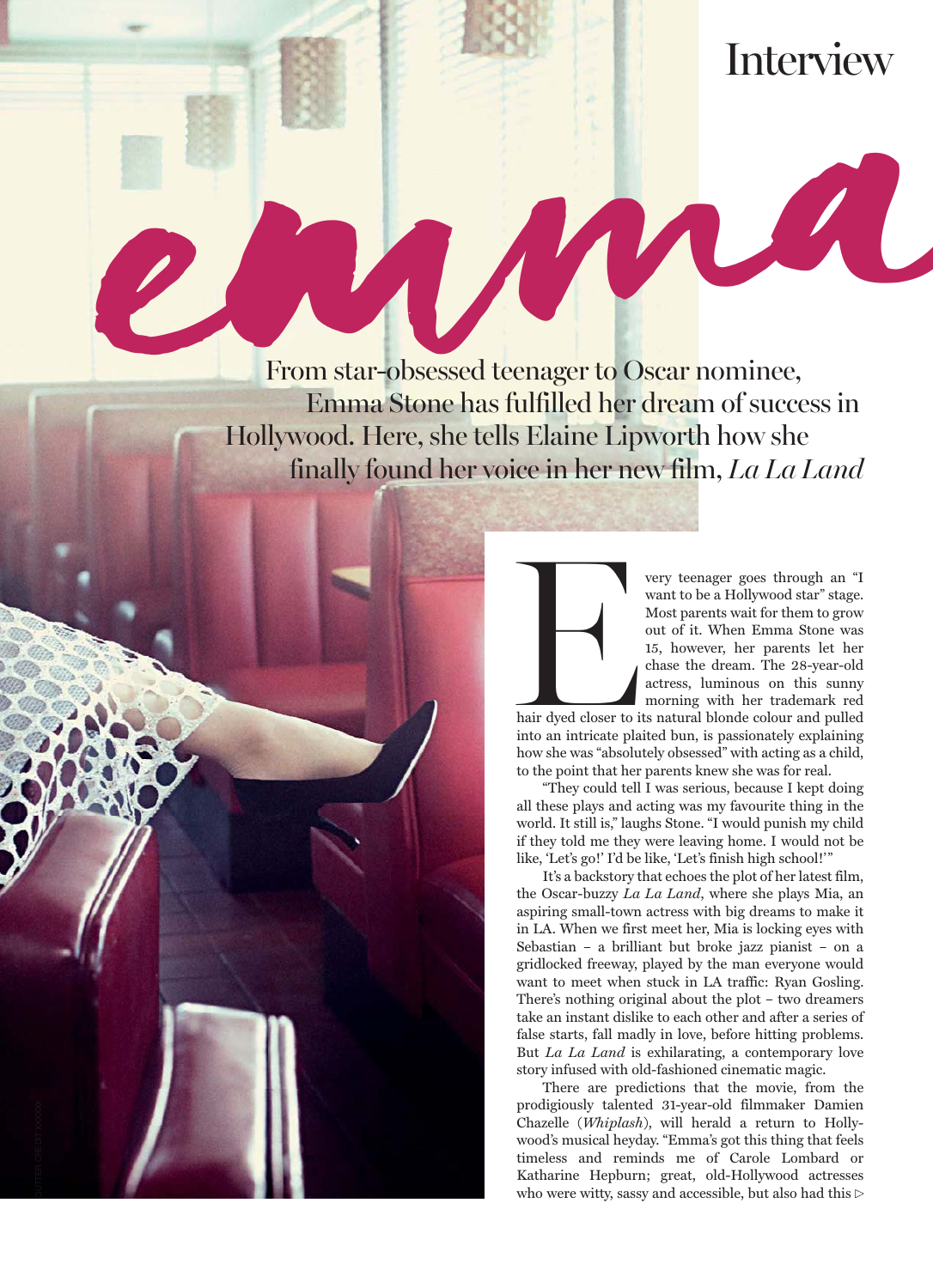other-worldly magic that kept them floating a little bit over the air," says Chazelle.

Today, the actress is sparkling with a bit of that very magic, her emerald-patterned butterfly-skull print Alexander McQueen dress accentuating her green saucer eyes. It's a face that's immediately so familiar, first coming to our attention in the charming teen flick *Easy A*  (2010) and then dramas such as the 2011 hit *The Help*. One of Woody Allen's muses, she appeared in his films, *Magic In The Moonlight* (2014), and *Irrational Man* (2015). And she shone in the comic book blockbuster *The Amazing Spider-Man 2* (2012) playing Gwen Stacy, opposite Andrew Garfield, her former boyfriend. Currently single, she won't discuss her love life, although she says her ex is "someone I still love very much".

Romance is the only subject off-limits during our interview. Stone is more than happy talking about her other meaningful relationships, specifically her family. Evidence of her strong family bond is a tattoo on her wrist of "little bird feet" designed by former Beatle Paul McCartney as a gift for her mother, Krista, to celebrate her remission from breast cancer. Stone initially met McCartney, who she describes as "an incredibly kind and cool person," when she became involved with the charity, Stand Up To Cancer, in 2008.

"My mum is a huge Beatles fan, her favourite song is "Blackbird". Paul drew the feet on paper and then a tattoo artist did the tattoos," she explains. "My whole family got them, so it was really special."

Krista also helped shape her daughter's early passion for musical theatre. Growing up in Scottsdale, Arizona, Emily Jean Stone (she changed her name when she started performing professionally) loved nothing more

than a mother-daughter trip to New York to see a Broadway show. "I saw *Les Mis* on Broadway when I was eight. I saw *Rent* a billion times – I was obsessed. Oh man," sighs Stone, eyes widening as she reflects on the experiences that shaped her.

So west they went, chasing the LA dream. She was homeschooled and credits her "very supportive" parents for providing stability in the midst

of an unstable existence, flying between LA and Arizona. "My mum had a cool philosophy that she called 'reins out' which meant: 'I totally trust that you will make good decisions and the only reason that I would pull the reins in, is if you don't do that,'" explains Stone.

Ostensibly, it seems that Stone's career trajectory has been a breeze, but she says it wasn't that simple. "I auditioned for three years, just getting a couple of guest parts on TV shows." When she wasn't driving herself to auditions in her red Volkswagen Beetle, Stone worked behind the counter in a dog bakery – yes, a bakery selling



dog treats – to supplement her meagre acting roles (to this day she loves baking … for humans).

Krista must be incredibly proud of her daughter, who is simply mesmerising in *La La Land*. "The idea of telling this modern story of two struggling artists, but in a 1950s-style musical version of today's Los Angeles, was intoxicating," says Stone, in her deep, smoky voice. "We fly, we sing, we dance and it's beautiful, with scenes that are funny and some that are heartbreaking."

Yet filming *La La Land* wasn't without its challenges for the actor, who suffered stage fright as a teenager. "I always had a fear of singing because I would lose my voice a lot," she admits. Her concerns evaporated when Chazelle told her he "loved it when there was a misstep or something was off-key, he didn't mind if we were a little raw and rough around the edges".

The connection between Stone and Gosling, who previously generated potent chemistry in *Crazy Stupid Love* (2011) and *Gangster Squad* (2013), is paramount in the film. "There is something very poignant about Ryan and Emma," says Chazelle. "Like the stars of old Hollywood, you're rooting for them to get together, then when things start not going so well, there's a sense of loss." For her part, Stone says it was "wonderful" to be reunited with Gosling. "We respect each other, we rag on each other, we laugh and we get each other as actors.

> Wait until you see him play piano – he's unbelievable!"

Next up, Stone plays the US tennis legend Billy Jean King opposite Steve Carell in *Battle Of The Sexes*. It depicts the historic 1973 match in which King, 29 at the time, easily defeated her 55-year-old opponent, retired Wimbledon champion Bobby Riggs, fuelling a global debate on gender equality. "Getting to know Billie

Jean [now 73] was fantastic," says Stone. "It was a privilege to tell her story because she is so inspiring. She was driven from age 12 to become the best tennis player in the world and she made it happen."

**Emma Stone is reunited with Ryan Gosling in the comedy/ musical** *La La Land***.**

Similarly, I suggest, Stone has carved out her own destiny with great success. She disagrees. "You can measure tennis, you can see who wins the game. With a sport, you can prepare and then you either have the talent to execute it or not. With acting it's more subjective, it's more a matter of taste. I do know I've been lucky to tell stories I feel passionate about."

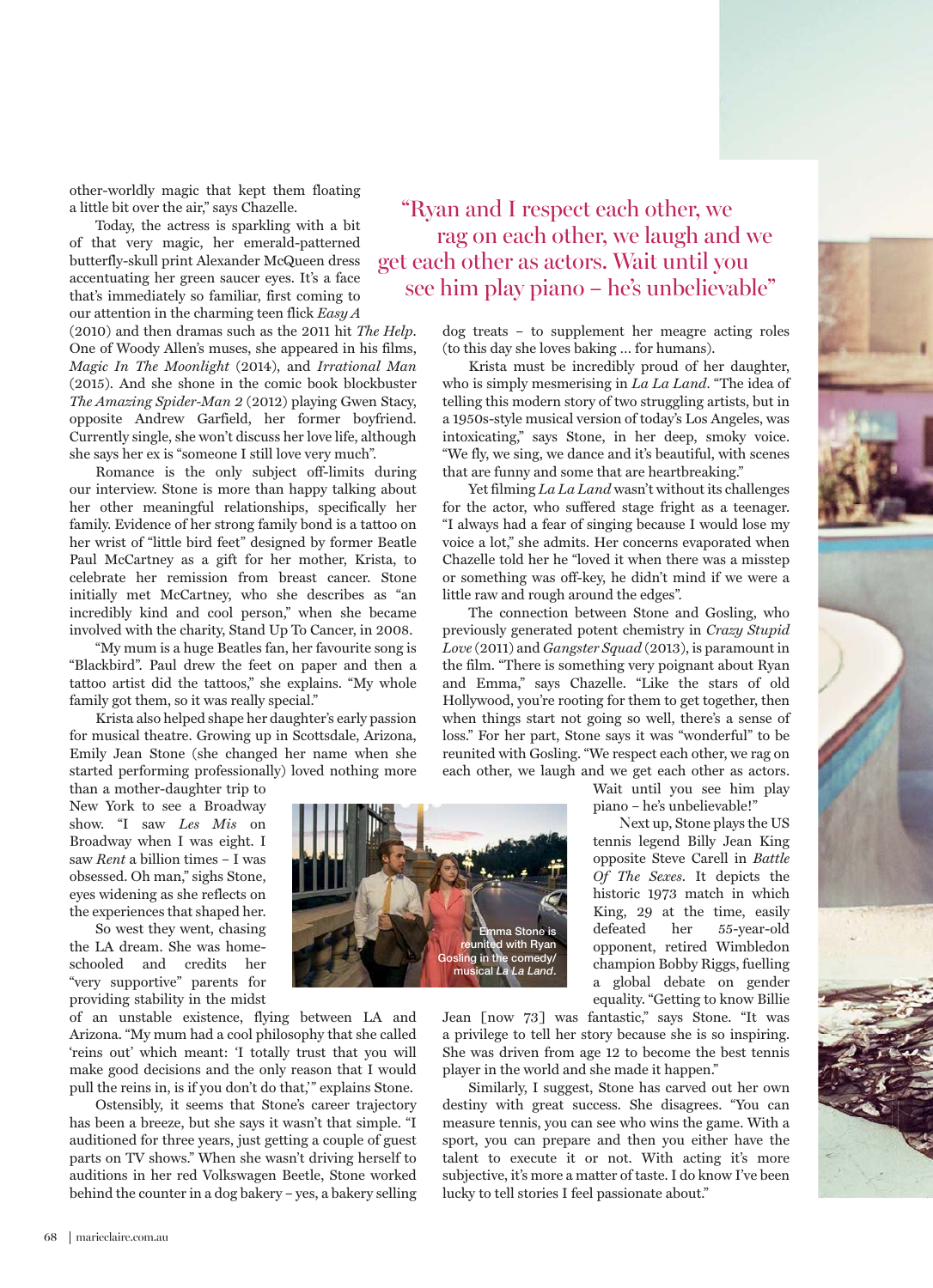## Interview

equal pay. It relates how King and eight other pioneering women, including Australians Kerry Melville Reid and Judy Tegart Dalton, controversially broke away from the US Lawn Tennis Association in 1970, creating their own organisation due to the huge disparity in prize money paid to male and female players. "Now, 47 years on, we are still having the conversation," says Stone, incredulously. "Women everywhere are still not paid the same as men, but it's clear-cut: a woman doing the same job as a man should be paid the same."

One of the central themes in *Battle Of The Sexes* is<br>pape, it relates how King and dight other pioncering<br>pape, it relates how King and eight other pioncering<br>Themes in indicality a Australian Serey MeVille Reid and<br>Theme Stone applauds her friend Jennifer Lawrence's 2015 attack on film studios for paying women less than their male counterparts. "I don't think Jennifer was just talking about Hollywood, she was talking about the world at large," explains Stone, noting that in Hollywood, the whole issue is more complicated because fees are related to box office. "Jennifer's much more well-versed in that than I am because she has studied all of it. But I have been fortunate, I have been paid equally to my male co-stars for quite a while now and that just makes sense," says Stone, whose net worth is reportedly around \$10 million a year.

The actor admits there's been an embarrassment of riches in terms of the roles she's played. "I am a bit spoilt right now, it's been incredible. Like Billie Jean King, Mia in *La La Land* takes charge of her life, she does her own thing – she's a one-woman show and she busts out into a world of her own creativity." Stone is aware that with her current clout, she's in a powerful position to advocate for change. "It lights a fire under your ass in the sense that it's important, our voice needs to be heard," she says. "You want to be able to articulate the kind of roles you want to see, especially if you are in a position where you can make suggestions."

"Women are still not paid the same as men, but it's clear-cut: a woman doing the same job as a man should be paid the same"

GUTTER CREDIT XXXXXX C ERDI E RT XXT XXXX

Reflective, Stone is also intent on balancing her life away from the film set. She values her close friendships with women. Along with Jennifer Lawrence, her "small group" includes last year's Oscar winner for *Room*, Brie Larson. "I have very good friends who I trust so much, a few are in the public eye, who have similar jobs to me, but that is not what we talk about. We stay at home, cooking, watching movies or TV."

At the top of her game professionally, perhaps because she's achieved so much so young, her current goals don't concern her brilliant career at all. "Now it is all about having a really comfortable house where my friends can come and spend time … and I would definitely love to have a family. I think my dreams have changed a bit. I've come down to earth."